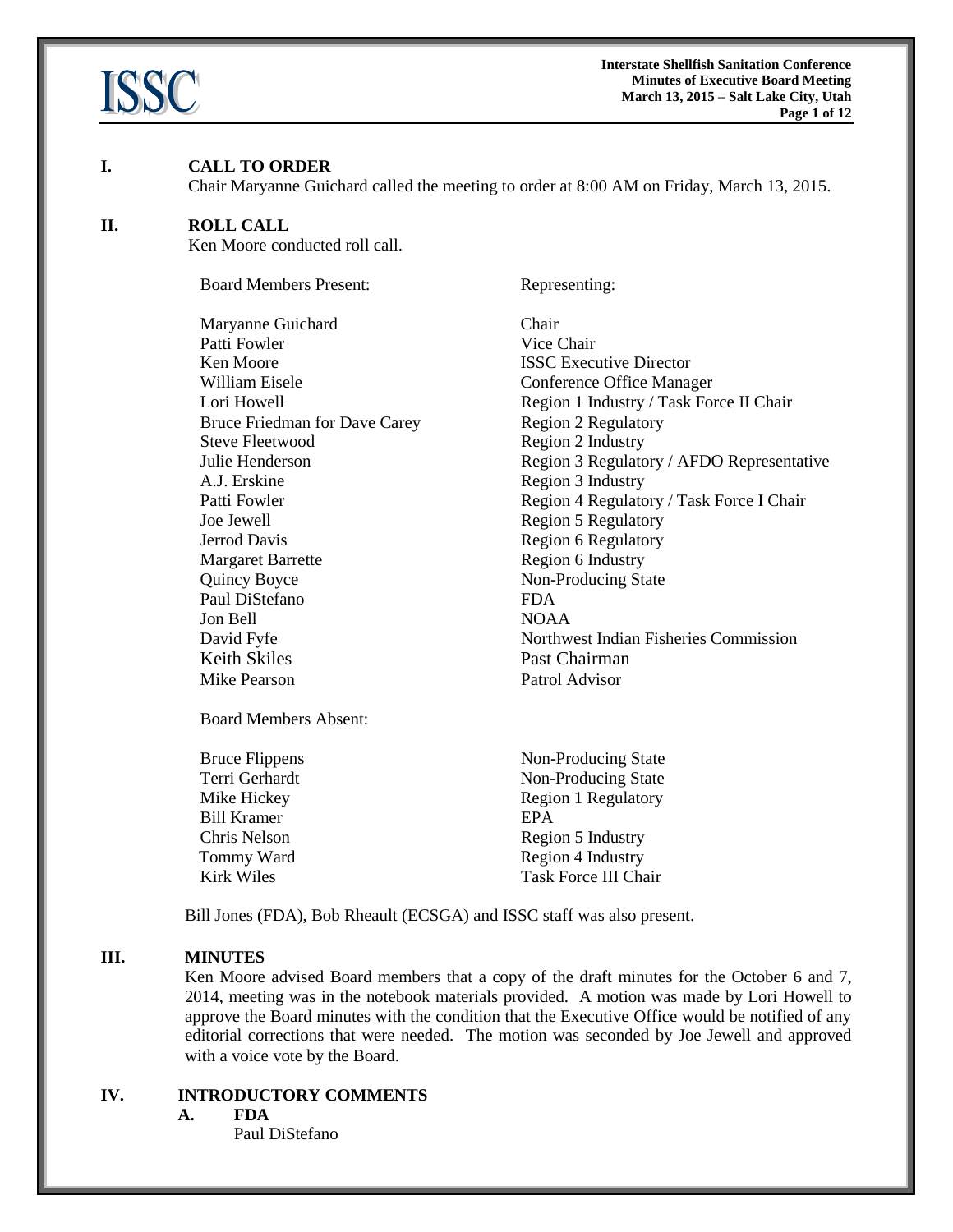

# **B. EPA**

Bill Kramer provided the following report and asked that materials from his presentations be posted to the ISSC website. Ken Moore commented that the ISSC Executive Office can share information with entire membership if requested.

- a. Clean Water Act Recommended Water Quality Criteria for Recreational Waters (Swimming)
	- EPA published final recreational water quality criteria in December November 2012.
	- Section  $303(i)(1)(B)$  of the Clean Water Act (as amended by the BEACH Act of 2000) directs each state with coastal recreational waters to adopt and submit to EPA new or revised water quality standards for those waters for all pathogens and pathogen indicators for those waters to which the new or revised water quality criteria are applicable.
	- The deadline for state adoption and submittal to EPA of revised WQS is three years from EPA publication of new recommended criteria, thus states should complete this action by December 2015.
	- EPA is preparing implementing guidance. http://water.epa.gov/scitech/swguidance/standards/criteria/health/recreation/index.cfm
- 2. EPA Development of Ambient Water Quality Criteria for Viruses Bacteriophage-Viral Indicators
	- In 2014, EPA is:
		- Conducting three literature reviews collaborating with FDA and reviewing literature on: bacteriophage, norovirus and adenovirus in 2014. Collaborations with FDA are facilitating more robust viral estimates.
		- o Evaluating multiple approaches to derive the bacteriophage criteria and exploring implementation considerations.
	- In 2015, EPA anticipates a draft criteria could be released for public comment.
	- Throughout the process, EPA will also be collaborating on the use impact of future criteria on Clean Water Act (CWA) programs including: research, water quality standards, permits, and enforcement to protect designated uses including shellfish harvesting.
- 3. Ocean Acidification (OA) Study of Water Quality Parameters for Criteria and Standards
	- EPA and NOAA held an information exchange to promote better understanding of local, non-atmospheric sources leading to coastal acidification. This meeting provided a forum for the two agencies to examine the role that the CWA and existing voluntary programs could play in addressing acidification-related pollution in U.S. coastal waters and to see how lessons learned from efforts to address OA might be transferable amongst regions of the United States encountering ocean and coastal acidification.
	- EPA and NOAA have an ongoing collaborative research program that is examining coastal acidification in Narragansett Bay. The program, which is scheduled to run through 2014, will collect data that will enable scientist to better understand the role of land-based pollution sources (e.g., nutrients) in contributing to coastal acidification and the impact of coastal acidification on the health of economically important shellfish species.
	- EPA is participating in the Interagency Working Group on Ocean Acidification established pursuant to the Federal Ocean Acidification Research and Monitoring Act of 2009. This working group was created to coordinate OA activities across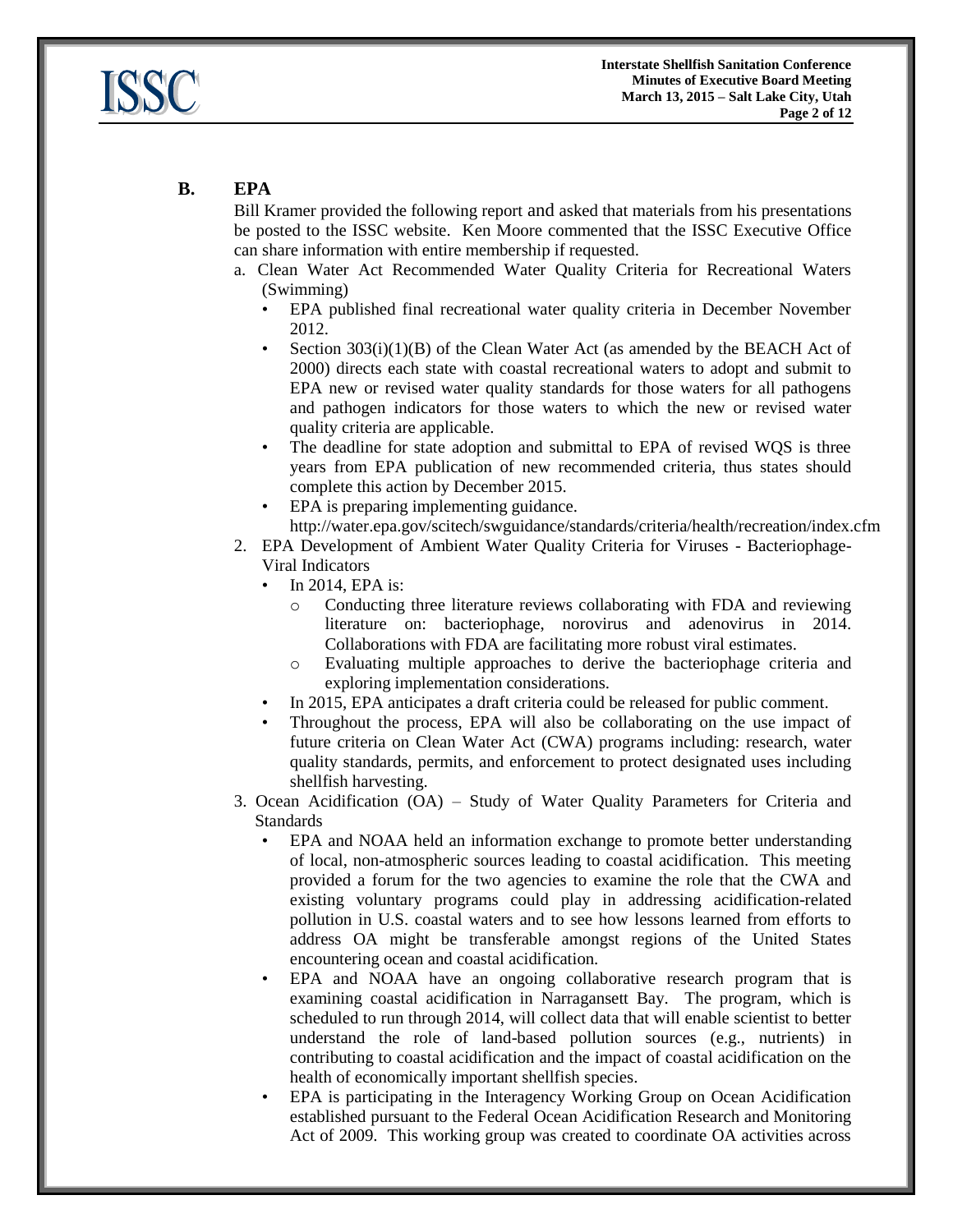

federal agencies and is charged with developing a strategic plan for federal research and monitoring on ocean acidification.

- EPA has committed to participate in seven actions identified in the National Ocean Policy Implementation Plan that pertain to OA and to resiliency and adaptation to climate change.
- EPA Region 10 is participating in the State of Washington's Blue Ribbon Panel on Ocean Acidification, which continues to develop a strategic response plan to address the causes and consequences of acidification.
- 4. Beach Sanitary Survey Tool Demonstration
	- EPA is going to schedule a webcast this spring on the new marine version of the Beach Sanitary Survey Tool. As not all state Beach Programs are co-located with Shellfish Programs, Mr. Kramer asked if there was preference for EPA to notify the ISSC of the presentation time for posting or notification of the States; or for EPA to contact State Shellfish Programs individually?

## **V. PROGRAM CHAIRMAN'S REPORT**

## **A. 2015 Meeting**

Bill Eisele reported that the last Biennial Meeting will be held in a non-producing member State in 2015. The Conference will return to annual meetings beginning in 2016. according to the rotation schedule.

## **B. Executive Board Meeting Schedule**

Bill Eisele reported that the next Executive Board meeting could possibly be a conference call. Ken Moore explained that with regard to items that will need Executive Board action including the budget. Mr. Moore advised the Board that the final budget could be approved during a conference call. He also said that he does not feel like a sit down faceto-face meeting is needed until late summer or early fall of 2014.

A motion was made and seconded that the Spring Executive Board meeting be held by means of a conference call. The motion was approved with a voice vote by the Board.

Following a brief discussion on locations for the 2015 Biennial Meeting, Ken Moore said he will have additional information available for the next Board conference call.

# **VI. COMMITTEE REPORTS**

## **A. Executive Committee**

- 1. Grant Updates
	- a. FDA Cooperative Agreement
	- b. FDA Carryover Funds
	- c. Small Conference Grant
- 2. Financial Statement
- 3. 2014 Draft
- 4. 2013 Work Plan/2014 Proposed Work Plan

## **B. Foreign Relations Committee**

David Fyfe presented the Foreign Relations Committee report to the Board. He said that FDA had presented a thorough verbal review of Agency activities pertaining to its International Shellfish Program and written copies of FDA's report were made available to the Committee membership. Mr. Fyfe also reported that he had outlined activities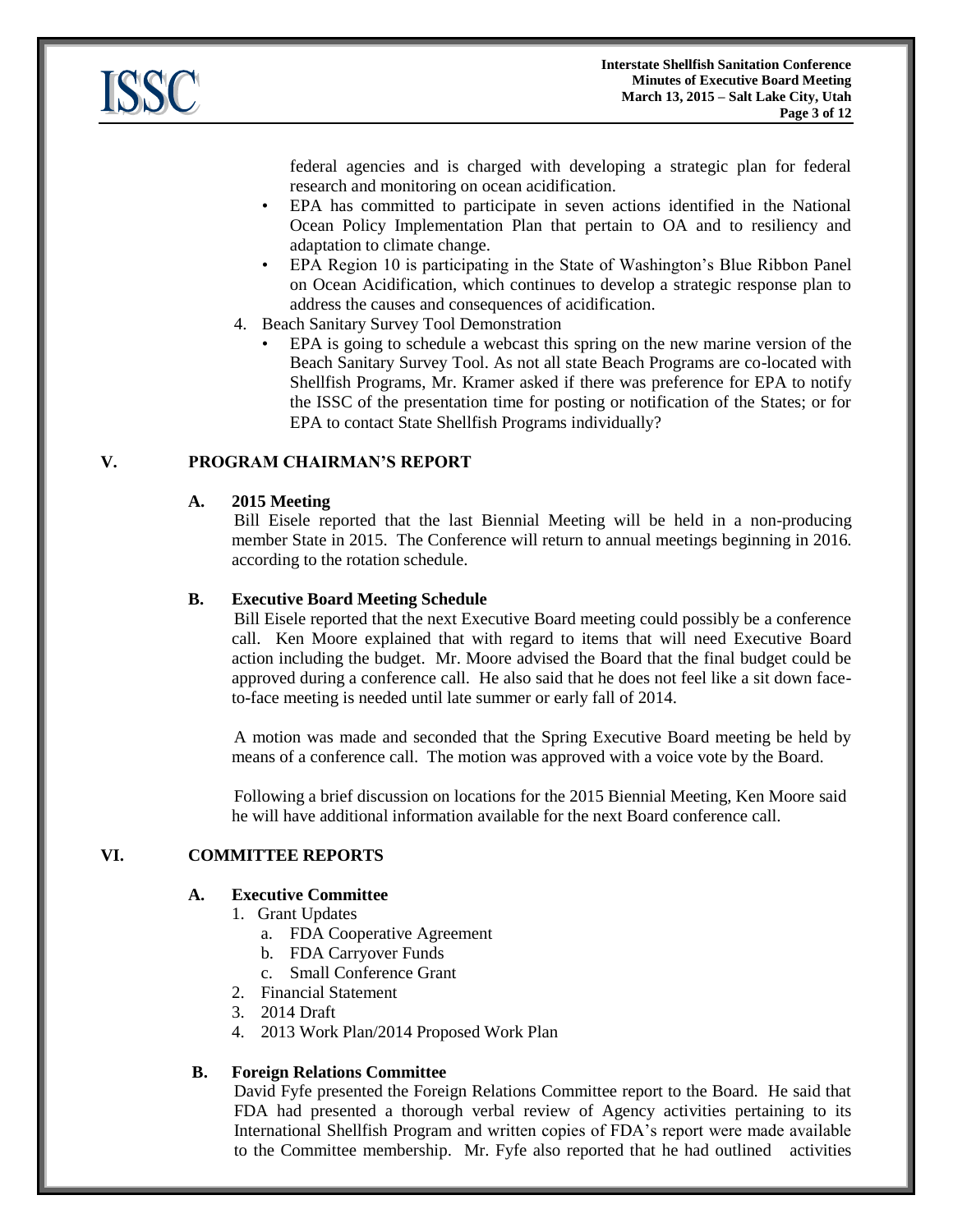

regarding China's recent ban of west coast bivalve shellfish and Washington State's response as well as NOAA's efforts to help resolve the situation. He said the Committee members concluded that these regular reports by FDA are very informative and serve to generate a number of subsequent discussion item. Mr. Fyfe said the Committee had also discussed the following issues:

- Chile may conduct a dye study in conjunction with ICMSS2015.
- Virginia and Maryland oyster producers are exploring the possibility of exporting to Japan.
- Due to the passing of long time New Zealand representative and Foreign Relations Committee member, Phil Busby, other New Zealand representatives in attendance were encouraged to sign up for the Foreign Relations Committee
- At least two representatives from Mexico were in attendance and they were also encouraged to become Committee members.

This report was received as information. No action was required by the Board

## **C. Import Assessment Committee**

Ken Moore presented the Import Assessment Committee report in Sandy Shepherd's absence. Mr. Moore said the Committee had requested that the Board to revive efforts and research needs to complete validation for the Thermazyme ACP Test. He said this test will allow enforcement decisions to be based on rapid, quantitative methods rather than sensory related methods. Mr. Moore explained that funding had previously been provided to assist in developing this method. He said due to staff changes the work was not completed and was inadequate for Committee review. Linda Chandler commented that the company involved did not support the work of the group that conducted the research. The Board did not take any action on this item.

The Committee report indicated that States are still reporting incidences of Non-MOU product being imported during their own field inspections or through FDA Alerts with mixed enforcement actions. Instances include Non-MOU product as well as product labeled as "cooked" are still entering without any enforcement action. There has been a noticeable increase in product labeled as "cooked" from Non-MOU countries. It is likely that much of this product is mislabeled.

The Committee concluded that State Shellfish Control Authorities have no conclusive tools to properly assess the safety and disposition of mislabeled or questionable raw imported product. Without any conclusive validated testing method State shellfish Authorities are unable to assure consumers that imported Non-MOU product which may be intentionally labeled as "cooked" are safe.

#### **D. Program Review**

Ken Moore reported for Mike Hickey that the Program Review Committee had met by means of a conference call on October 3, 2013, with the following recommendations for Board approval.

- 1. Recommended the ISSC Executive Office assist the Committee in the development of a Model Ordinance document which can be easily edited to track changes.
- 2. Recommended Committee participation by the ISSC Executive Director.
- 3. Recommended changing the name of the committee from Program Review Committee to Model Ordinance Effectiveness Review.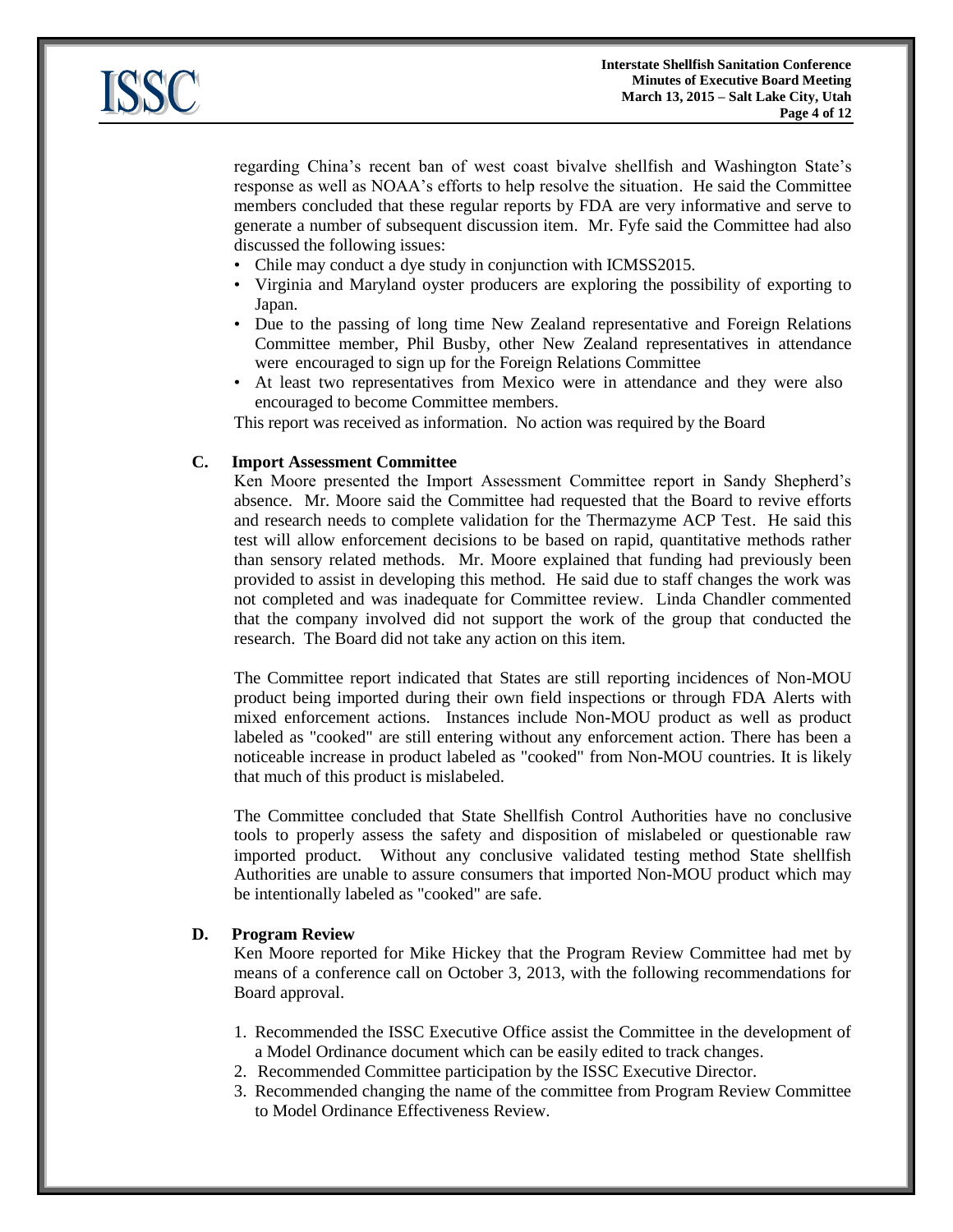

Mr. Moore said the Committee recommendation to place more emphasis on the importance of providing cost information with submission of new proposals had been addressed by the Proposal Review Committee. He said these are things we do as a matter of record and no action was required by the Board.

# **E. Research Guidance Committee**

Bob Rheault presented the Committee report as follows and reported that there are significant needs for research to inform regulatory decisions made by the ISSC. Ken Moore asked Board members to advise the Executive Office of any other entities they would like to see included on this list. The recommendations of the Committee are:

- 1. The ISSC should annually present research needs to the USDA National Institute of Food and Agriculture (NIFA), Ecology and Evolution of Infectious Disease (EEID) and National Institute of Health (NIH), NOAA, Sea Grant and other pertinent groups that support relevant research to inform these organization's funding committees of the value of the industry and the research needs that have been identified by the ISSC Research Committee.
- 2. Identified the following research needs:
	- a. Alternative PHP methods of reducing Vibrios that retain the product attributes of live shellfish such as treatment in: ozone, probiotics (bdellavibrios or vibriovax), ethyl pyruvate, cold high salinity relay.
	- b. Rapid detection methods for pathogenic strains of Vibrio.
	- c. Determine the infectious dose/response for the various pathogenic Vibrio strains.
	- d. Investigate how environmental conditions (beyond just temperature and salinity) and cultivation practices impact Vibrio levels and the production of hemotoxins.
	- e. Identify more accurate genetic markers for pathogenicity of Vibrios.
	- f. Determine how environmental strains relate to clinical strains, in order to better define outbreaks and improve outbreak response.
	- g. Identify the processes that impact the uptake and elimination of Vibrios and viruses in shellfish such as: attachment mechanisms, role of digestion, role of temperature and pumping/feeding activity, impact of food or lack of food in the water, mechanisms of elimination.
	- h. Identify how tidal state, turbulence and depth interact to influence Vibrio uptake and retention.
	- i. Refine all elements of the Vibrio Risk Calculator by refining the estimates of serving size, percent served raw/cooked, and estimated ratio of confirmed to unreported cases. Include regional considerations if appropriate.
	- j. Validate the use of ice slurry on a regional basis and evaluate shelf life impacts.
	- k. Evaluate the impact of prescription and over-counter proton pump inhibitors (such as Prilosec and Nexium) and antacids on the risk of Vibrio infection by evaluating COVIS records and determine if a consumer advisory label for such products would be appropriate.
	- l. Develop a training module to educate public health and epidemiology staff on how to properly investigate and document Vibrio illnesses including guidance on patient interview, COVIS forms, and retail evaluation.
	- m. Vibrio-related issues identified by the ISSC
		- Is total *V.v.* a valid indicator of risk?
		- Are there differential effects of validated PHP on virulent subpopulations?
		- How do environmental factors affect levels of virulent subpopulations?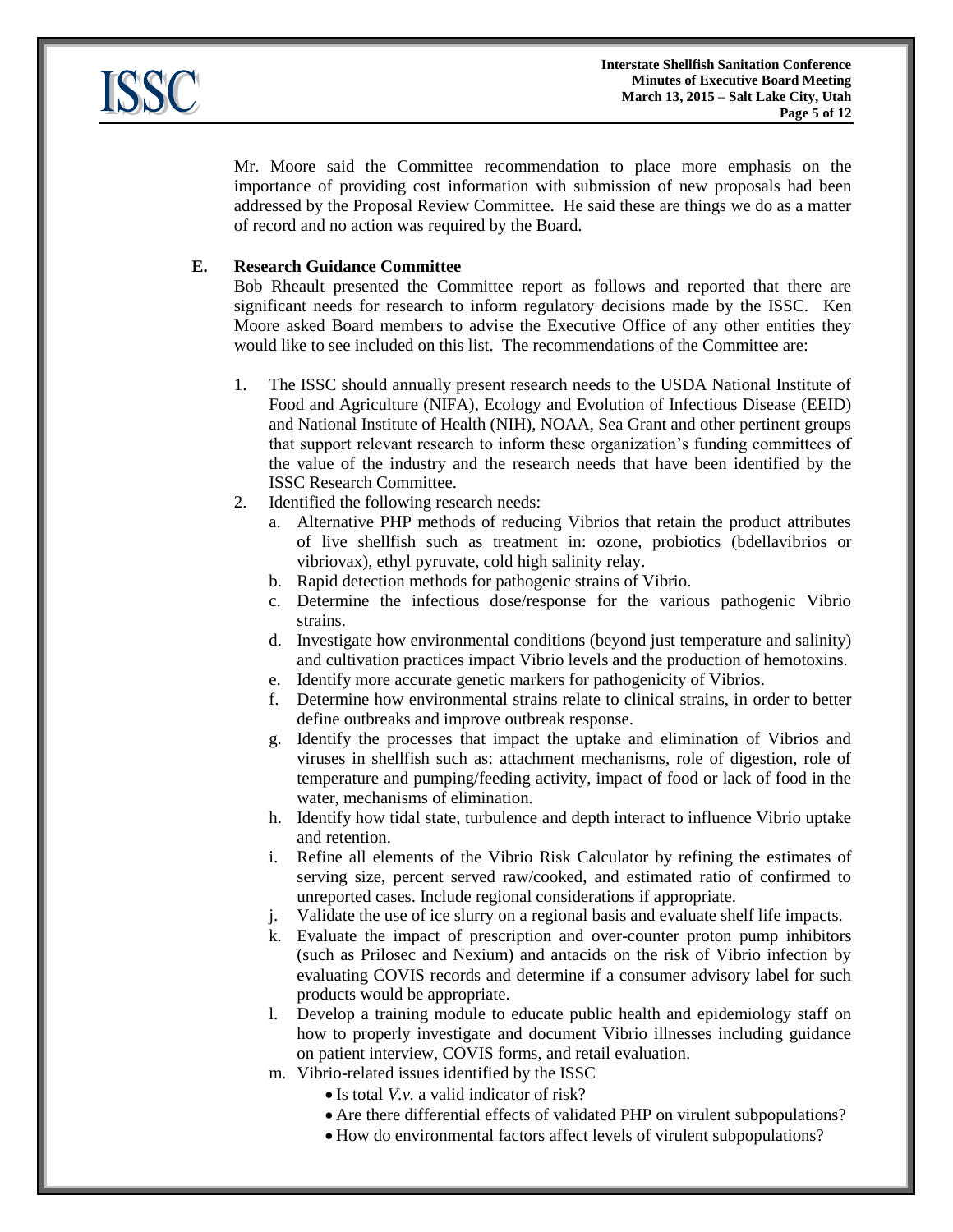

- Compile a collection of *V.v.* strain samples for future virulence research.
- Do other bacterial species react to controls the same as *V.v.* and *V.p.*?
- What are baseline Vibrio (total and virulent) levels at harvest (in oysters and clams)?
- How much Vibrio (total and virulent) growth results from the current time/temperature controls (in oysters and clams)?
- 3. Recommended the following research priorities:
	- a. What regional information is needed to refine risk assessments and risk calculator tools for implementation of effective control plans?
	- b. What is the significance of salinity to Vibrio levels in shellfish.
	- c. Is there a salinity/temperature matrix that determines Vibrio levels?
	- d. What are the key virulence factors (or combination thereof) for *V.v.* and *V.p.*?
	- e. What are the regional differences in pathogenic strains of *V.v.* and *V.p.*?
	- f. What is the percentage of pathogenic strains of Vibrio in growing waters?
	- g. Should the "viable but not culturable" state in pathogenic Vibrios be a concern?
- 4. Recommended developing a rapid test for ASP biotoxin and validation of the DSP rapid test that is currently under review.
- 5. Recommended that the ISSC continue to develop additional information to inform the use of MSC as an indicator of enteric viruses including the retention times and seasonal fluctuations.
- 6. Recommended that the ISSC develop better tools to evaluate whether shellfish have been fully cooked (especially for evaluating imports). The acid phosphatase test has not been fully validated. A quantitative test would be a significant improvement over current organoleptic tests.
- 7. Recommended development of tools to allow the culture of Norovirus for enumeration.

A motion was made and seconded that the Board adopt the recommendations of the Research Guidance Committee. The motion was approved with a voice vote of the Board.

## **F. Traceability**

Bill Dewey advised the Board that the Committee had reviewed Executive Board action on the four recommendations from the October 2, 2011, meeting in Seattle. Following a discussion, a motion was made and seconded that the Board approve the following recommendations:

1. Request the FDA to incorporate shellfish traceback in their Train the Trainer course and also ask FDA and ISSC to develop a standalone course and request FDA to request federal, state, and local inspectors get training on shellfish traceback and make it available for continuing education units. A motion was made and seconded to add a request that the ISSC Executive Office contact CDC to explore possibility of receiving CDC COVIS state evaluation for Committee review. The motion was seconded and passed with a voice vote by the Board.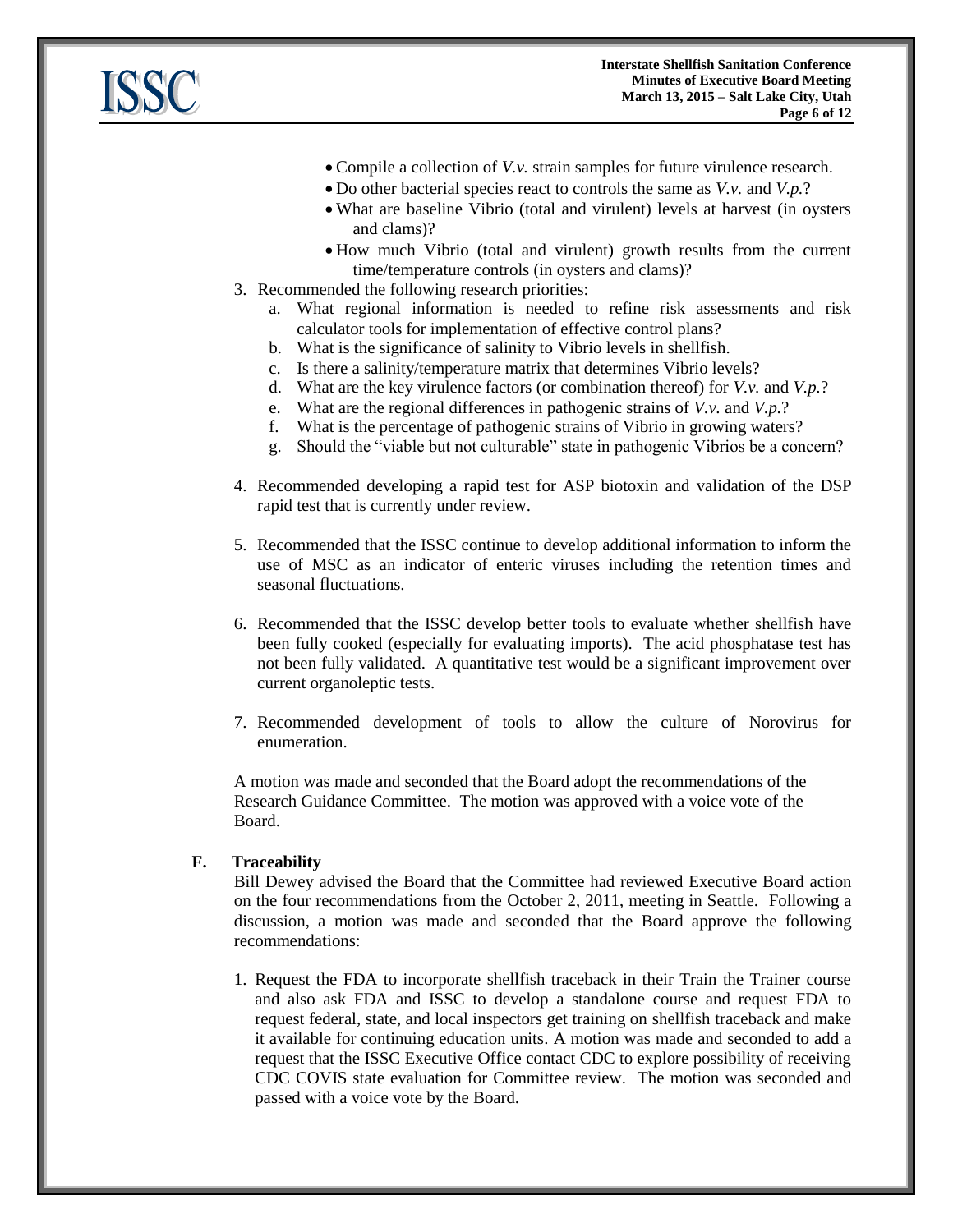

- 2. Appoint a committee to look at the COVIS investigation form to improve traceback and request the ISSC executive office explore the possibility of receiving CDC state evaluations to share with Traceability Committee.
- 3. Write a letter to ask the Conference for Food Protection to emphasize annually the importance of retaining the tags in an orderly and chronological fashion, noting the dates of consumption, while prefacing this with our appreciation of their efforts on our behalf to date.

# **VII. OLD BUSINESS**

## **A. California Regulations**

Ken Moore reported that California is progressing with regulation amendments.

## **B.** *Vibrio* **Technology Project**

Ken Moore reported that a presentation of study was presented during the Thursday Symposium. The study demonstrated that cooking does reduce Vibrio. This study offers ways for restricted use shellstock to be used. He said the ISSC membership will be advised of the final report.

## **C. Harvester & Dealer Education Program Proposal 09-212**

Ken Moore reported to the Board that most states will not be in compliance this year. He said that within the next thirty days a draft training program could be available for review. Mr. Moore said the template is ready and the cost of the program is \$1200 for a sole user. Materials could be used today if necessary. Requirement will need FDA evaluation criteria. A motion was made and seconded to form a committee to evaluate the minimum requirements for Harvester/Dealer training. The motion passed with a voice vote by the Board.

## **VIII. NEW BUSINESS**

## **A. FDA Status of States Report**

Paul DiStefano presented the following general information to the Board.

- The fiscal year 2013 Molluscan Shellfish Evaluation Compliance Program covered the period October 1, 2012 through September 30, 2013.
- Evaluations of all NSSP elements (Growing Area, Control of Harvest, Plants and Shipping, Vibrio and Laboratory) were conducted. The number of states evaluated under each element varied based on the defined level of risk for each program element.
- Evaluations Conducted Included:
	- o Growing Area 18 States and 159 Growing Areas Evaluated
	- o Control of Harvest 19 States and 128 Patrol Areas Evaluated
	- o Plant and Shipping 14 States Evaluated and 148 Certified Dealers Visited
	- o Vibrio 22 States Evaluated, three of the 22 states voluntarily implement Vibrio Controls
	- o Laboratory 10 Laboratories in six states were evaluated

Julie Anabarchian presented the following Growing Area Element report:

- 18 states evaluated
- 808 growing areas; 159 growing areas evaluated (20%)
- 1 state on an Action Plan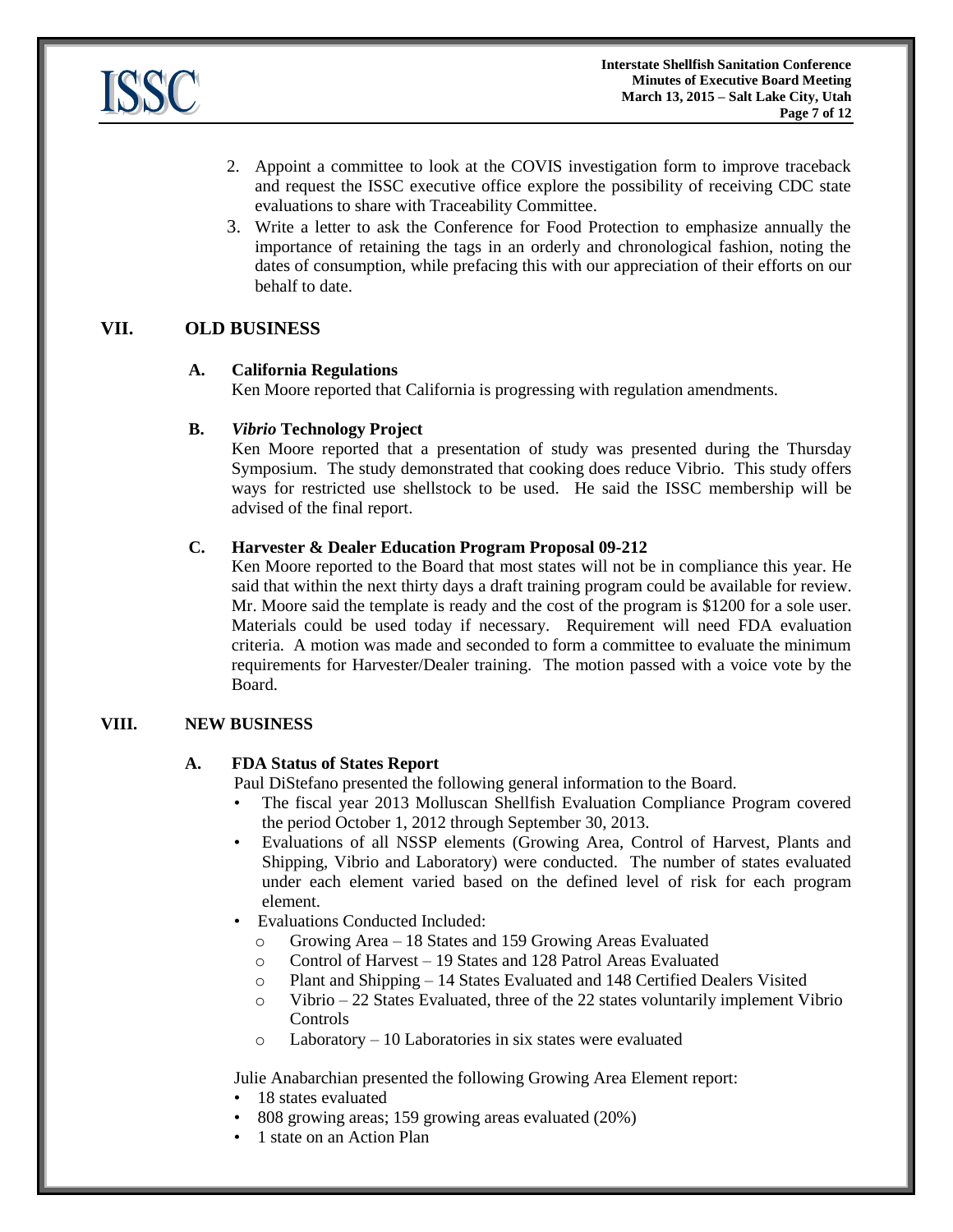



- 2 significant deficiencies
- 2 states were on Action Plans last year the deficiency of not meeting sampling requirements has been resolved, but the deficiency of not completing all reports on time remains; the deficiency of upwardly classifying growing areas to conditionally approved without sufficient data to support the classification has been temporary resolved.
- Deficiencies or Potential Issues:
	- o 1 state 1 overdue 12-year sanitary survey report area to be closed under Action Plan; lack of effective controls to provide direct supervision of shellfish harvested from restricted and conditionally restricted areas for relay pursuant to NSSP MO Chapter V .@04(A) the state actually requested to be placed on an Action Plan for the relay deficiency to increase likelihood of funding from their legislature to address the issue.
	- $\circ$  1 state the deficiency of upwardly classifying growing areas to conditionally approved without sufficient data to support the classification has been temporary resolved by downgrading the growing area of concern back to its original classification of conditionally restricted, but this could potentially become an issue if the same area is upwardly reclassified again in the spring without the data to support the upgrade.

Raymond Burditt presented the following reports to the Board.

Control of Harvest Element General:

- 19 states evaluated
- 1059 Patrol Areas in those 19 States; 128 patrol areas evaluated (12%) Patrol Areas may not be defined the same as a classified Growing Area
- No states on Formal Action Plans
- Three state was identified with deficiencies in 2013

Significant Deficiencies:

- Not meeting patrol frequencies
- States lack direct oversight of shellfish relay program

Plant and Shipping Element General:

- 14 states evaluated
- 148 certified dealers were included as part of this evaluation
	- o 2 PHP
	- $O<sub>26</sub>$  SP
	- $O<sub>2</sub>$  5 RP
	- o 73 SS
	- $\circ$  42 RS
- This includes 55 in the NER, 75 in CER, 13 in SER, 0 in SWR, 5 in PAR
- 7 SSO's were standardized
- 8 SSO's had maintenance
- 5 states were in Conformance This means that the state programs complied with all of I.1, I.2, I.3, I.4, I.5, I.6 and 0% of firms failed the I.7 In-field Plant Criteria.
- 6 states were in Conformance w/ Deficiencies This means the state programs complied with all of I.1, I.2, I.3, I.4, I.5, I.6 and 25% or less of firms failed the I.7 In-field Plant Criteria.
- 1 state was in Non-conformance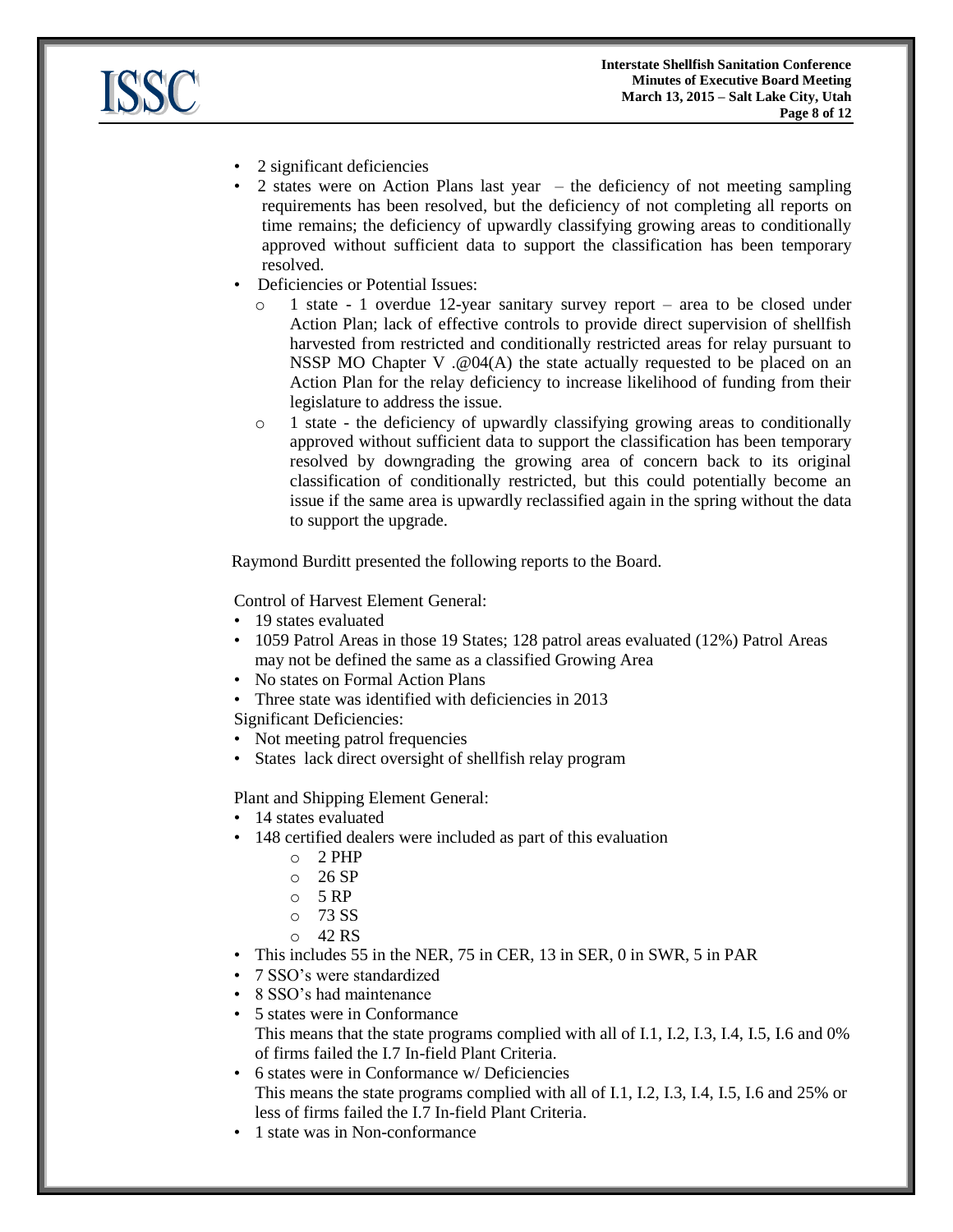

- o Does not comply with I.3 (Inspection Frequency) and I. 7 (31%, or 4 of 13 plants failed the In-field Criteria.)
- 2 states were in Major Non-conformance
	- $\circ$  Does not comply with criterion I.1(Legal Authority) and I.7 (36%, or 4 of 11, failed the In-field Plant Criteria)
	- o Does not comply with criterion I.1(Legal Authority), I.3 (Inspection Frequency), I.5 (Compliance Schedule Follow-up) and I.7 (40%, or 2 of 5, failed the In-field Plant Criteria)
	- o Action plans requested from one (1) state
- Two Action Plans Requested 1.) I.7 In-field criteria and 2.) I.3 Inspection Frequency
- Two states under previous Action Plan
	- o State does not have administrative laws/rules in place that provide authority to require dealer certification requirements.
	- o State does not have administrative laws/rules in place that provide authority to require dealer certification requirements.

Significant Deficiencies: These are representative violations at multiple certified dealers within each state.

- Failure to have appropriate Critical Control Points within HACCP Plans
- Failure to have appropriate Critical Limits within HACCP plans
- Failure to have appropriate Verification within HACCP plans
- Failure to have appropriate Corrective Actions within HACCP plans
- Failure to maintain adequate HACCP records
- Failure to maintain adequate sanitation records
- Failure to protect water supply from contamination
- Failure to properly maintain and clean food contact surfaces
- Failure to protect shellfish from cross-contamination
- Failure to protect shell fish from adulteration
- Failure to properly label, store and use toxic compounds
- Failure to maintain control of pests from entering facility
- Failure to properly tag or label shellfish
- Failure to maintain hand washing/hand sanitizing
- Failure to maintain appropriate shipping documents and records
- Failure to have Written Recall Procedures

#### Shellfish Plant Inspections

Lizzie Evans reported the following report on State Evaluations of Vibrio Plans

- 22 states have Vibrio plans; 18 states are required to have Vibrio Plan
- Time temperature non-compliance most noted during inspections
- Compliance issues found in Gulf region
- *V.p.* issues of concern and permitting issues found in Northeast and Mid-Atlantic regions
- HACCP critical limits most addressed issue in Pacific region
- Regions have requested FDA assistance
- 209 visits by specialists
	- o Pacific 37
	- o Gulf 82 with 45 vessel boarding
	- o Mid-Atlantic 65
	- o Northeast 25
- States are continuing to develop education programs, management strategies.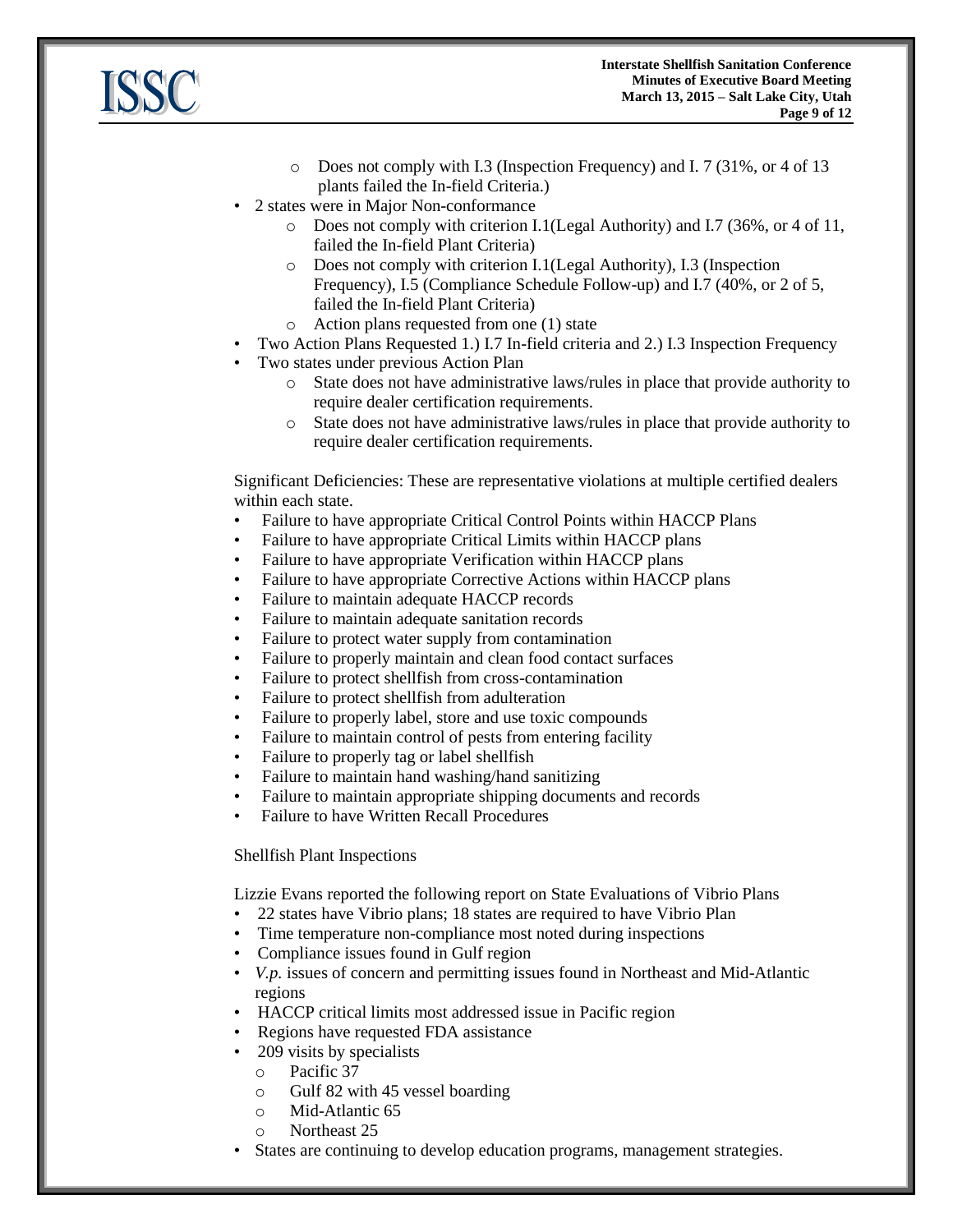

- Demand is overwhelming to FDA for demos, etc.
- Calculator use effective
- 2 states have actions plans

Paul DiStefano commented that states will have to do their own risk per serving calculation. Bill Dewey asked for an update from FDA on clarification of serving size. Ken Moore informed the Board that the subcommittee that had previously been working on this issue had been disbanded. He stated that FDA is working on risk per serving size and that a number was agreed upon but is not in program. Kirk Wiles state that the number being used in risk assessments is 196 grams for serving size. Following further discussion, Ken Moore suggested that the ISSC request FDA share its recommendation on risk per serving size and action was needed to create a level of uniformity. In response to Lori Howell, Mr. Moore said the appropriate place to address a motion on portion size would be during discussion of Proposal 13-204.

Linda Chandler reported on laboratory inspections as follows:

- 16 labs evaluated in 6 states
- 1 foreign 1 domestic –
- did one desk audit due to extensive personnel changes,
- few non-conform
- egregious action caused action plans
- action plan for desk audit
- Backlog issue Should be in compliance by end of 2014

A motion was made and seconded requesting FDA report their compliance schedule and whether or not the frequency of that schedule is being met by FDA. The motion carried with a voice vote by the Board. Paul DiStefano stated that he would share the information with the Executive Office.

## **B. Election of Board Officers**

Bill Eisele reported that the Nominating Committee had met and recommended Maryanne Guichard as Executive Board Chair and Patti Fowler as Executive Board Vice Chair. A motion and a second was made to adopt the recommendation by acclamation. The motion was passed by the Board.

## **C. Proposals**

1. Proposal 11-201-A *Vibrio vulnificus (V.v.)* Controls

Ken Moore reported that the *V.v.* illness database will be transferred to the CFSAN Office. Mr. Moore said he will work with Lori Howell to determine standards for a database. Mr. Moore also said he hopes to share this information with FDA within thirty days.

#### 2. Proposal 11-207 *Vibrio cholera (V.c.)*

Ken Moore advised the Board that the Pathogen Review Committee recommended that *Vibrio cholera* O75 should be treated as a naturally occurring pathogen unless the Authority determines there is evidence of association with pollution. Mr. Moore said he would research the Model Ordinance and make a recommendation for action by the Board at a future meeting.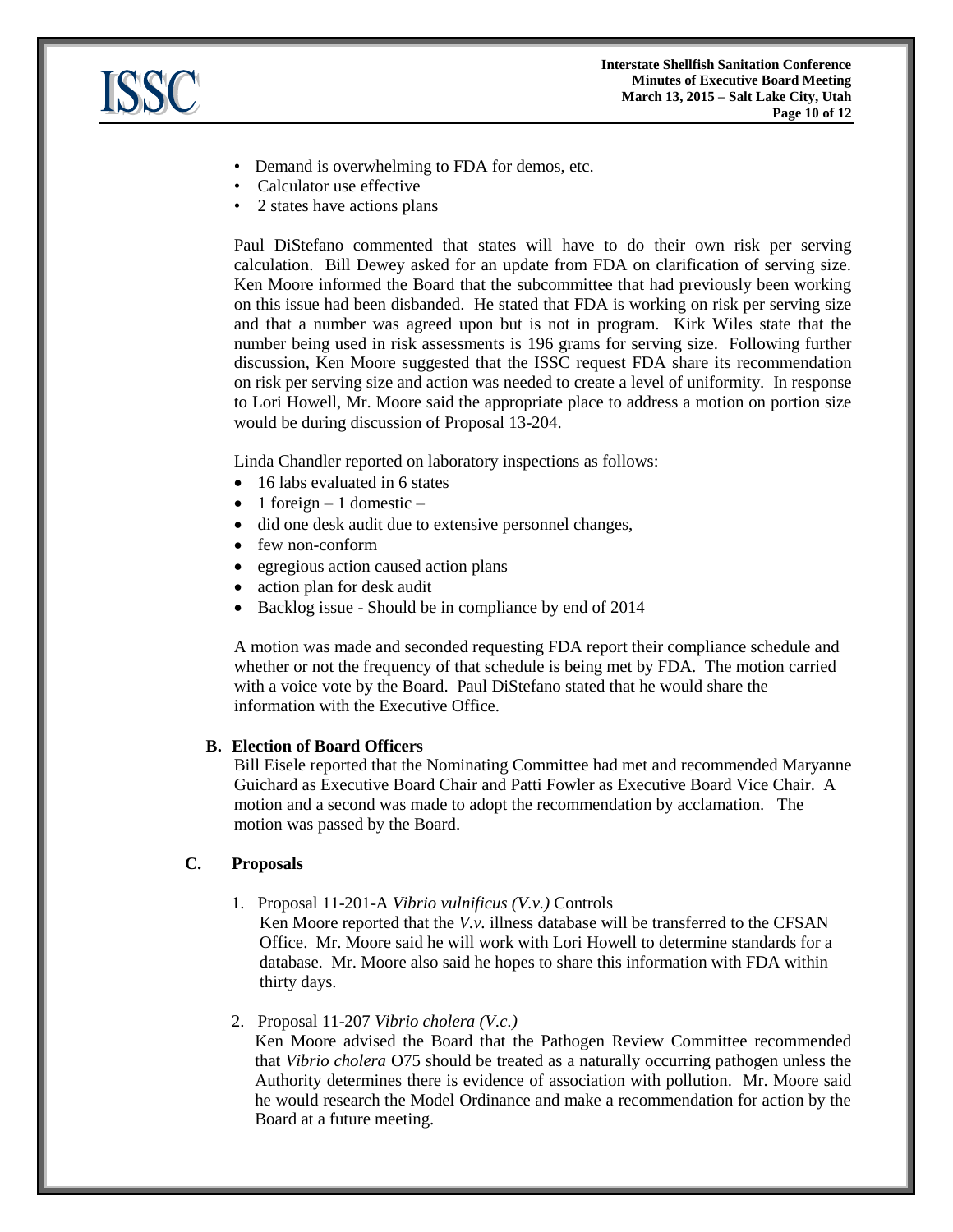

3. Proposal 13-204 Vibrio Control Plans

Ken Moore advised the Board that the Conference has tasked the Board to work with states to seek and obtain funding for the purpose of assessing the efficacy of time and temperature controls on post-harvest Vibrio growth. The following issues were discussed by the Board:

- Proposal 13-204 states that efforts shall be directed at developing robust science to define the combination(s) of prevention and post-harvest time and temperature controls that, when fully implemented, will minimize postharvest Vibrio growth. The proposal directs the ISSC Executive Director, ISSC Chair, in consultation with an appropriate work group including some members of the Vibrio Management Committee, to provide guidance and administrative oversight to promote a coordinated effort among states, industry and the FDA to:
	- 1. Assess regional and environmental differences that may better define the combination(s) of post-harvest time and temperature controls that will be most effective for a given region or state and;
	- 2. Ensure that the results of research efforts will be fully considered by the membership of the ISSC.
- In addition to new research activities directed at scientifically defining effective time and temperature controls, the Executive Office shall request that states and industry submit to the VMC data and information relative to efforts in their respective state associated with time and temperature assessment and control activities. This work shall be conducted over the next one to two years and the science that is generated and compiled shall be used to compose an ISSC Proposal for consideration at the 2015 Biennial Meeting of the ISSC for controlling the post-harvest growth of Vibrios. The Executive Board shall be briefed at each of its semiannual meetings regarding all ongoing work associated with this effort.

Following this discussion a motion was made and seconded to assist states in implementing and carrying out the direction of the Conference in Proposal 13-204. The motion carried with a voice vote by the Board.

As a result of discussion during the FDA Status of States report, a motion was made and seconded that further work be conducted with regard to serving sizes of both oysters and clams (mercenaria), distinguishing regional consumption patterns and species difference, including Northeast, Southeast, Gulf, and Pacific. The motion carried with a voice vote by the Board.

4. Proposal 07-305 Press Releases

Ken Moore reported that the Use of Press Committee will continue to report its findings as they monitor use of press. Following a discussion a motion was made and seconded that ISSC share the FDA's final document for CORE SOP with all Conference members. The motion carried with a voice vote by the Board.

- 5. Proposal 11-305 Executive Board Interim Changes to NSSP Model Ordinance Ken Moore advised the Board that a work group would be appointed to develop instructions on the cost field of the ISSC proposal submission form. A report will be provided to the Board at a later meeting.
- 6. Proposal 13-306 Return to ISSC Annual Meetings